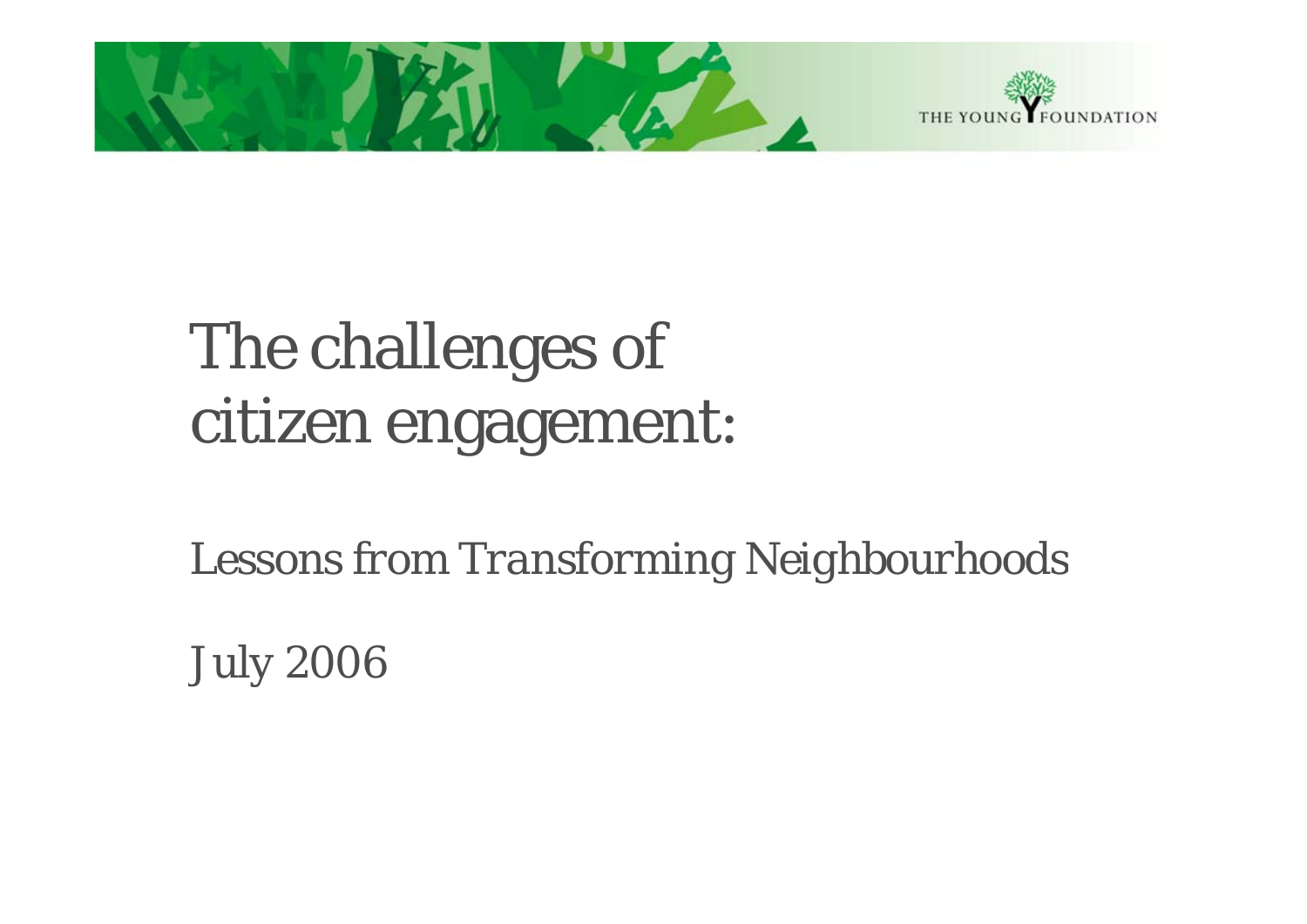



#### Community engagement: Why do it? o it

- •*Stronger communities*
- •*People more engaged and empowered*
- •*Better services that meet people's needs*
- •*Making services work together at local level*
- •*Tackling deprivation and di d t sa dvan tage*
- •*Better neighbourhoods to live in*

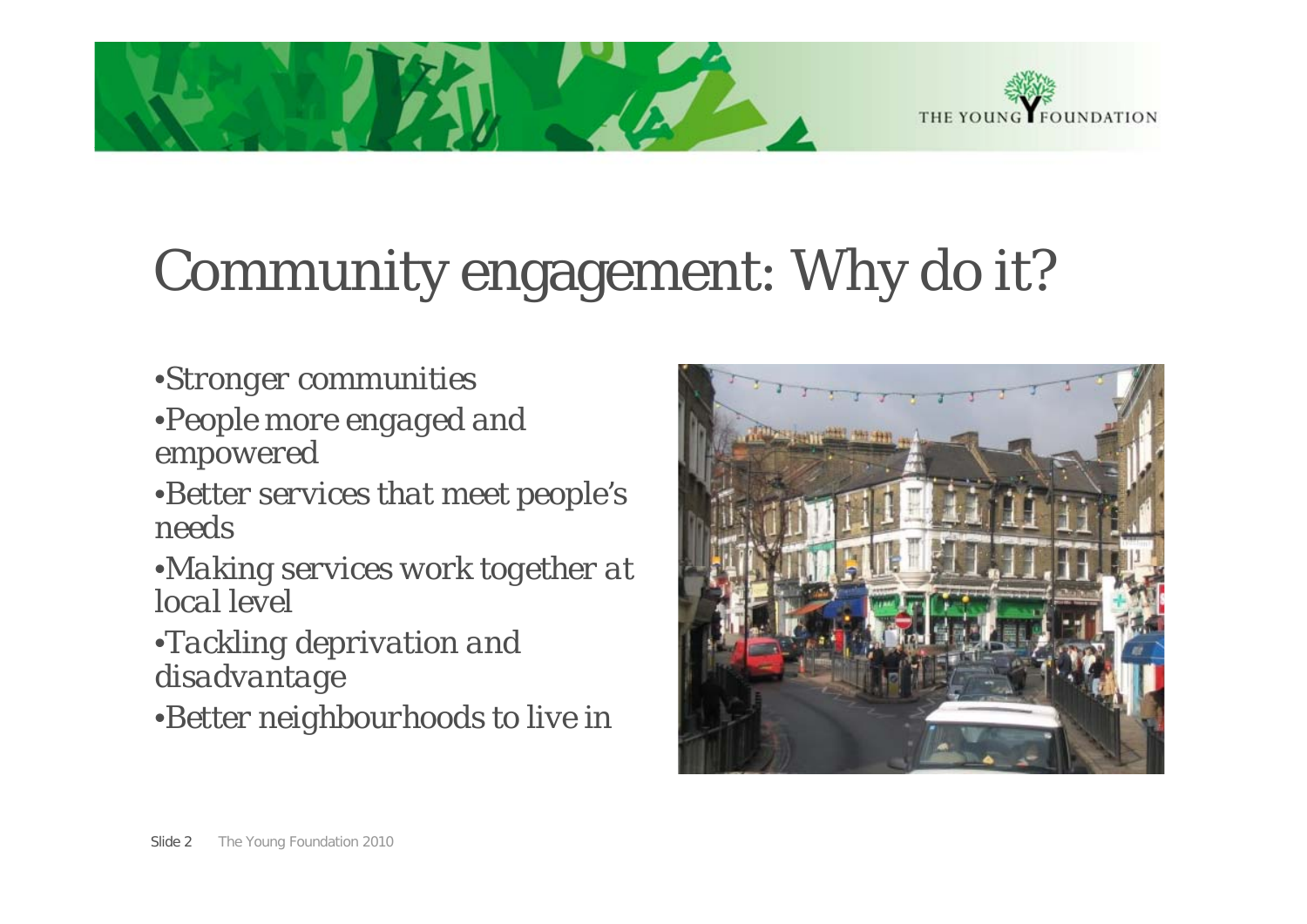

# Lessons from local work in Camden, Newham, Wiltshire and Lewisham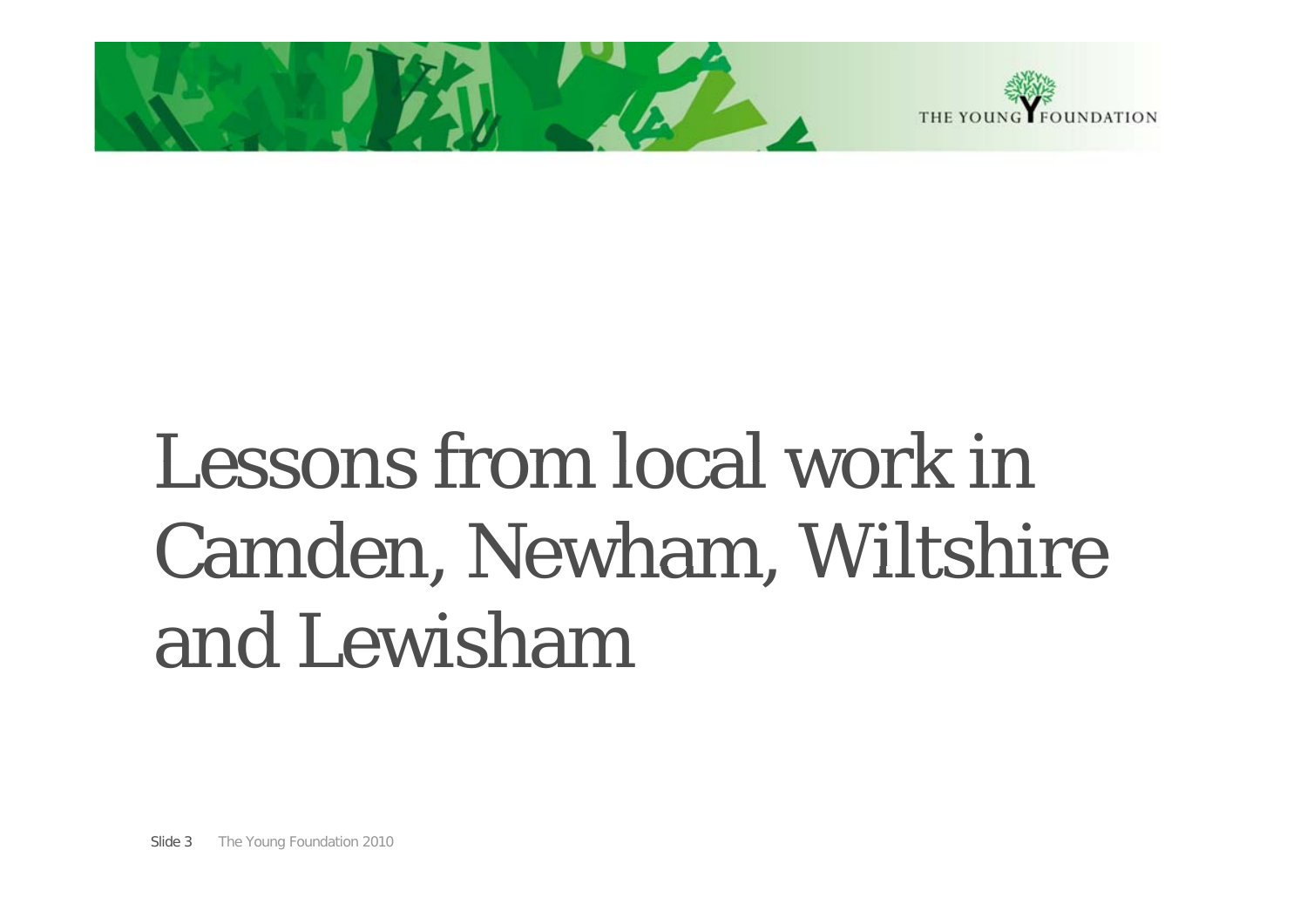

# Camden & Newham: Community engagement in regeneration programmes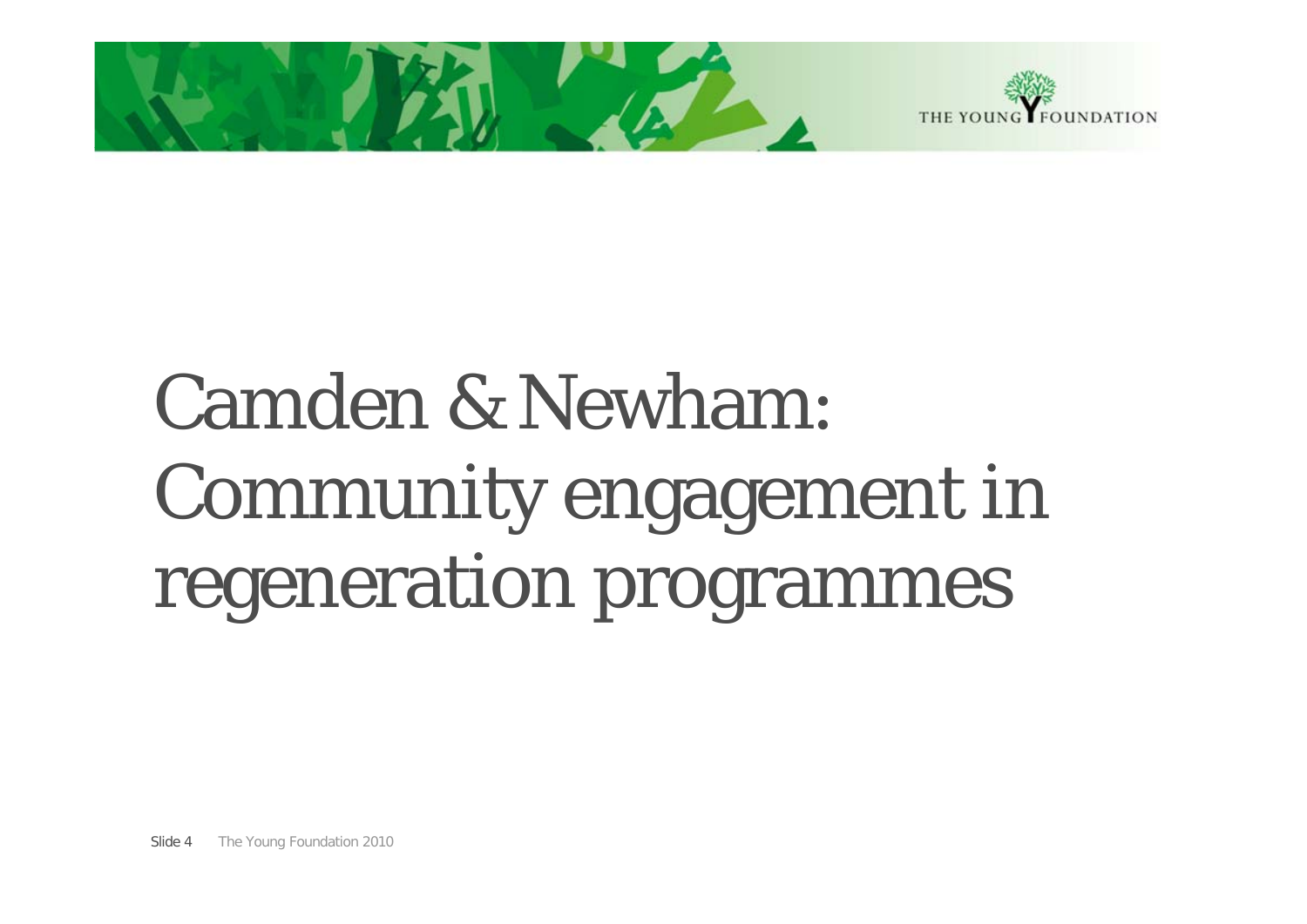



*Camden: Investment in ten neighbourhood renewal partnerships across the borough*

*Lessons from Kings Cross:*

•*thriving community sector with 140+ groups*

•*history of successful partnership work*

•*difficulty establishing the right model for the partnership*

•*difficulty interesting communities ff y g*

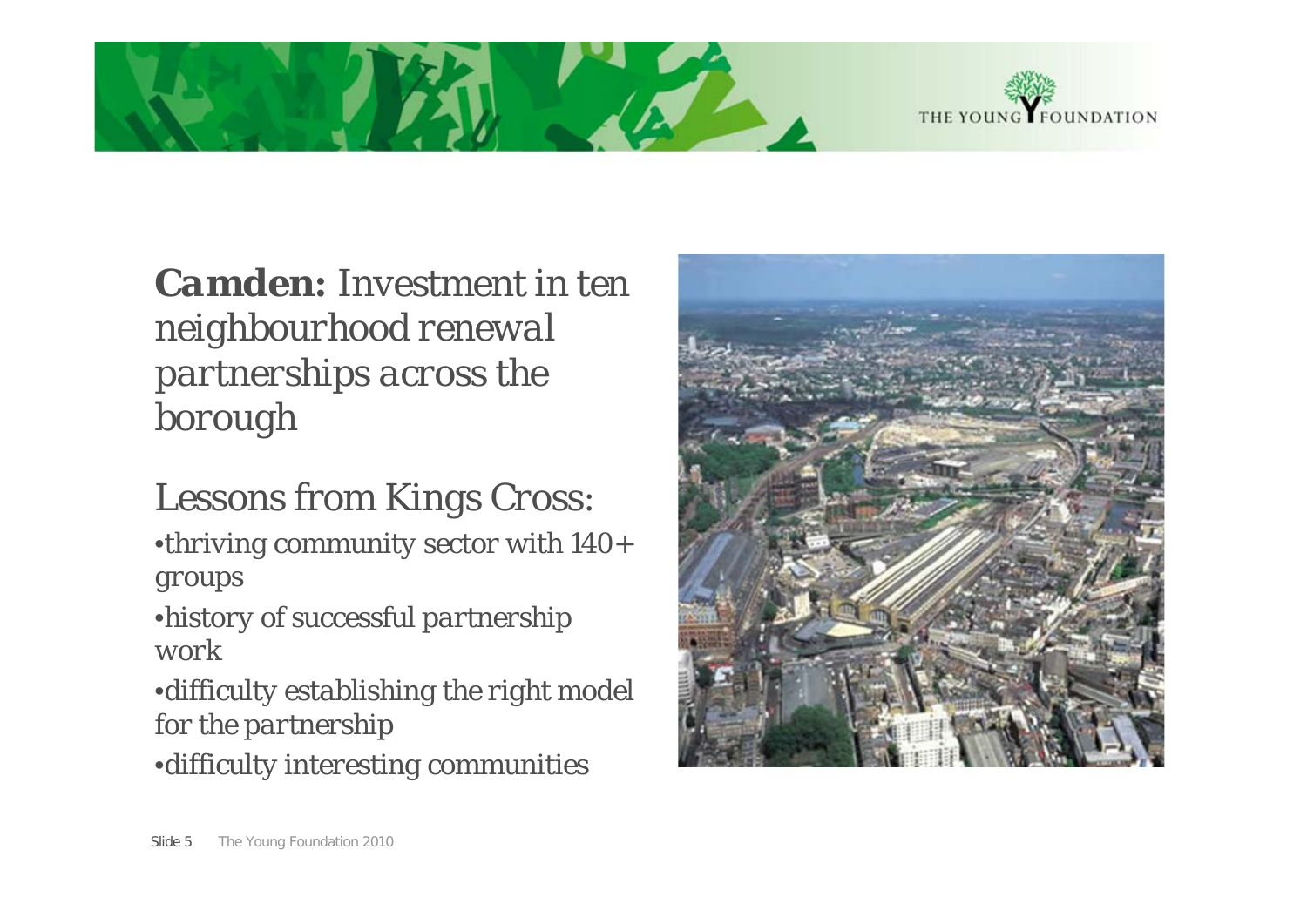

#### *Camden: barriers to engagement*

#### **Community Groups**

- • Previous lack of action*"We have had so much consultation and no action, people are sick of it" want to be consulted on major*<br>*\* Already at full canacity action action action action action action action action action action action action action actio*
- Already at full capacity

 $\bullet$ 

•

Capacity

Relevance

*to our priorities?"*

- Lack of understanding of what they can offer
- •Will community voice be heard?

#### **Young people**

Happy to be represented by youth managers Want to be consulted on major changes

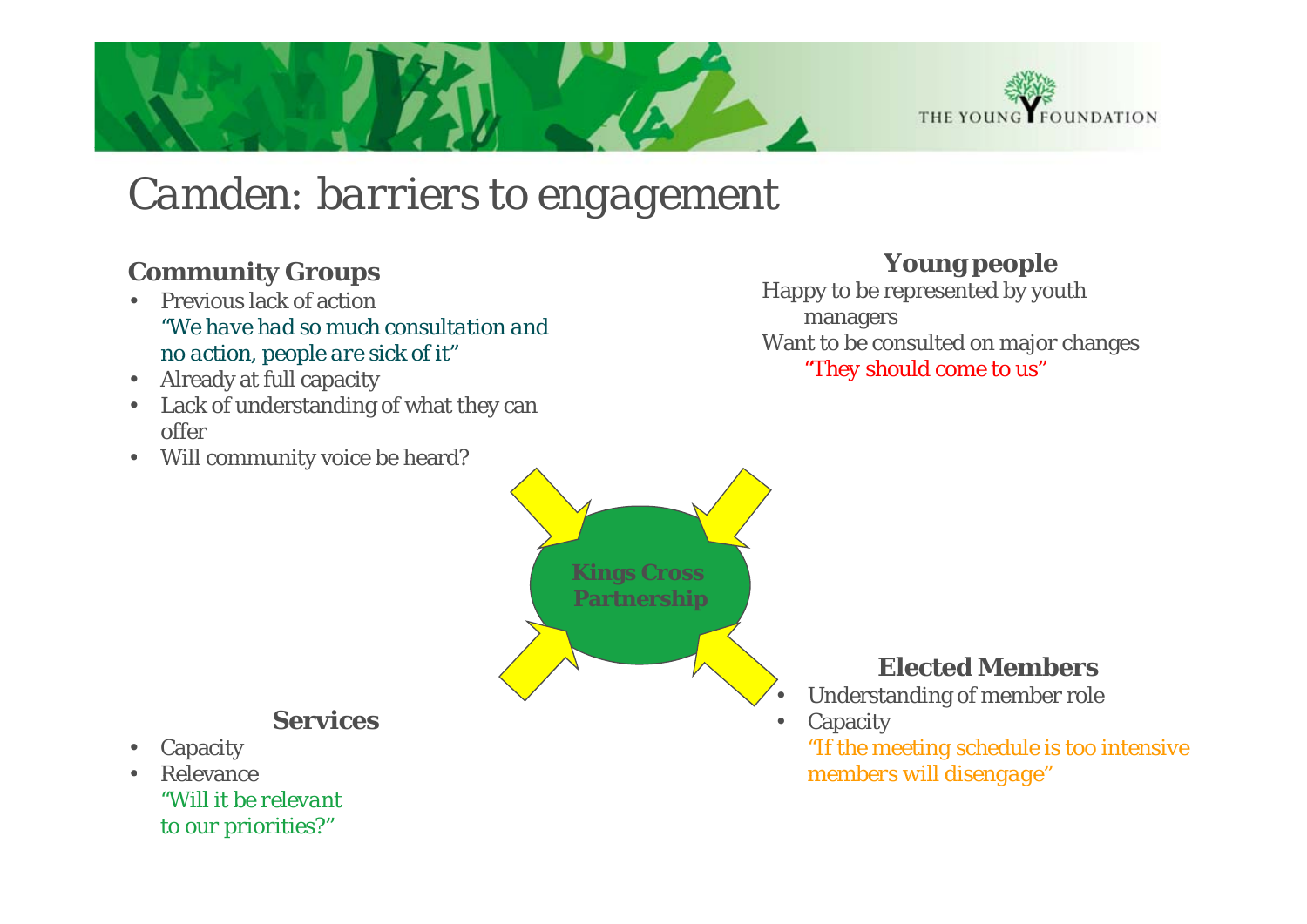



#### *Newham: Engaging residents with the Olympics*

*Extensive regeneration under way and planned 50,000 plus new homes planned for borough Host borough for Olympics in 2012*

*Project to understand community i l t i i ti involvement in existing engagement structures? How can they be used or expanded to engage more residents in discussions about the Olympics?*



Slide 7The Young Foundation 2010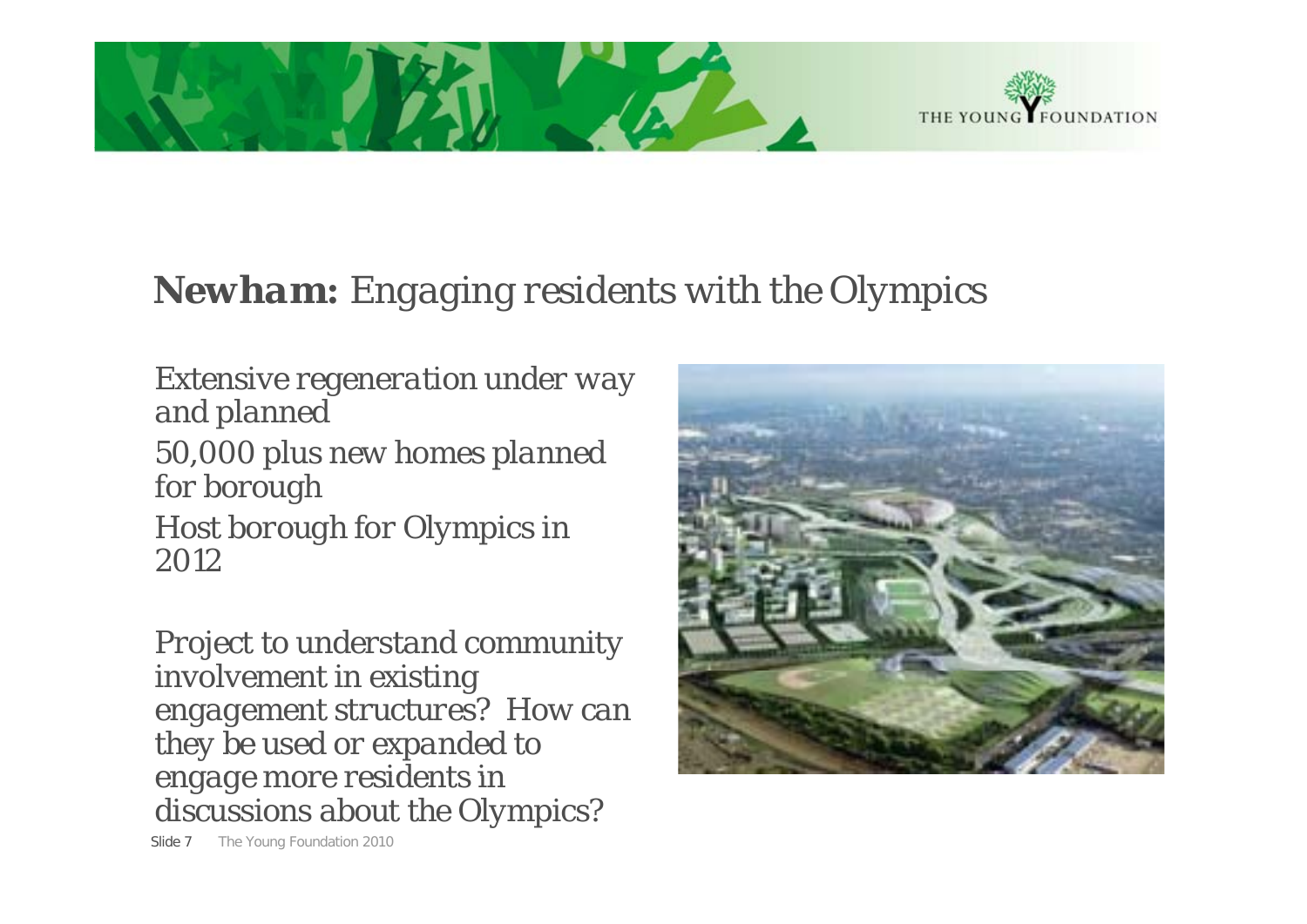

### $Newham: Top-down\ conversion$

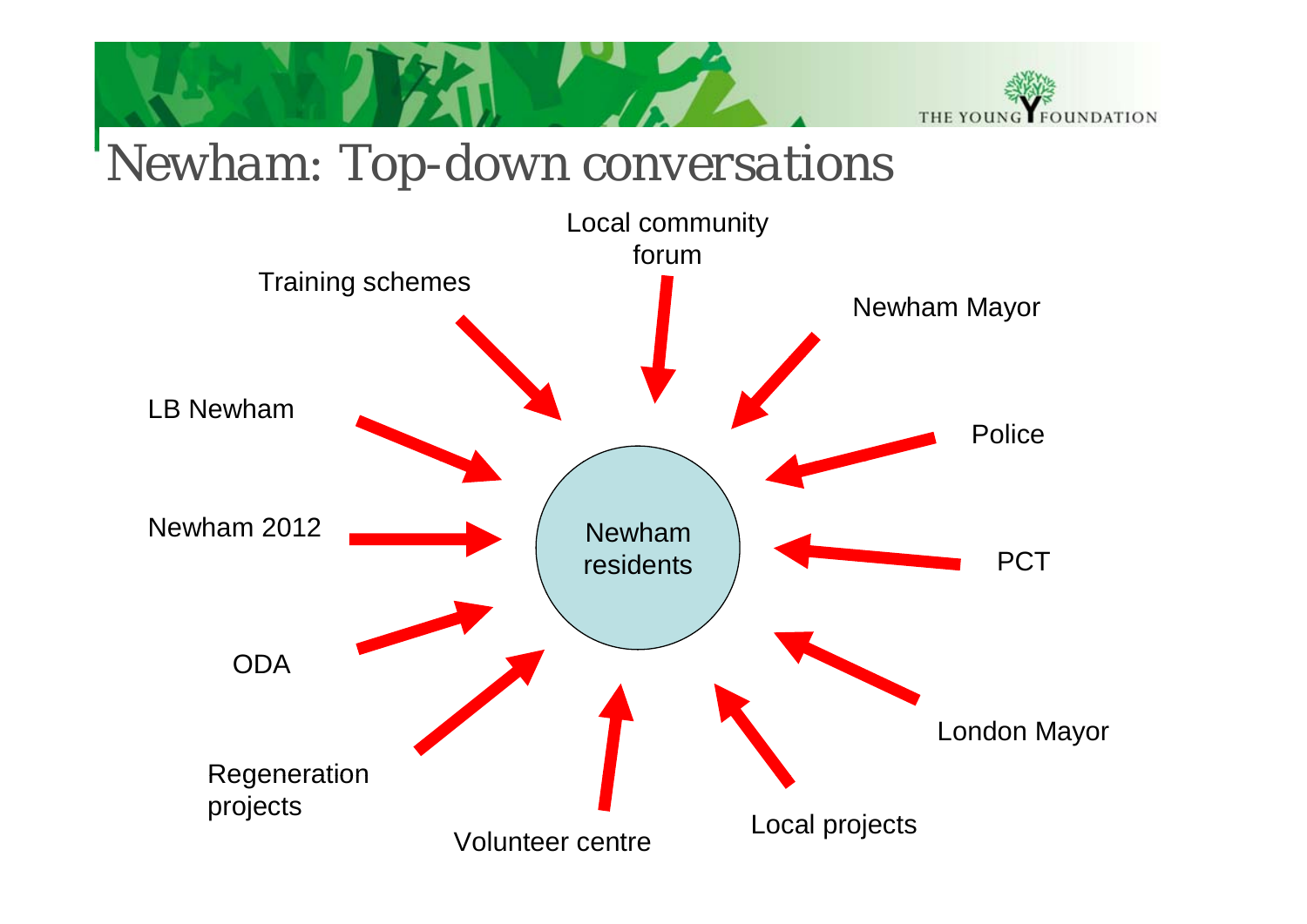

## *Raising an Olympic issue in Newham*

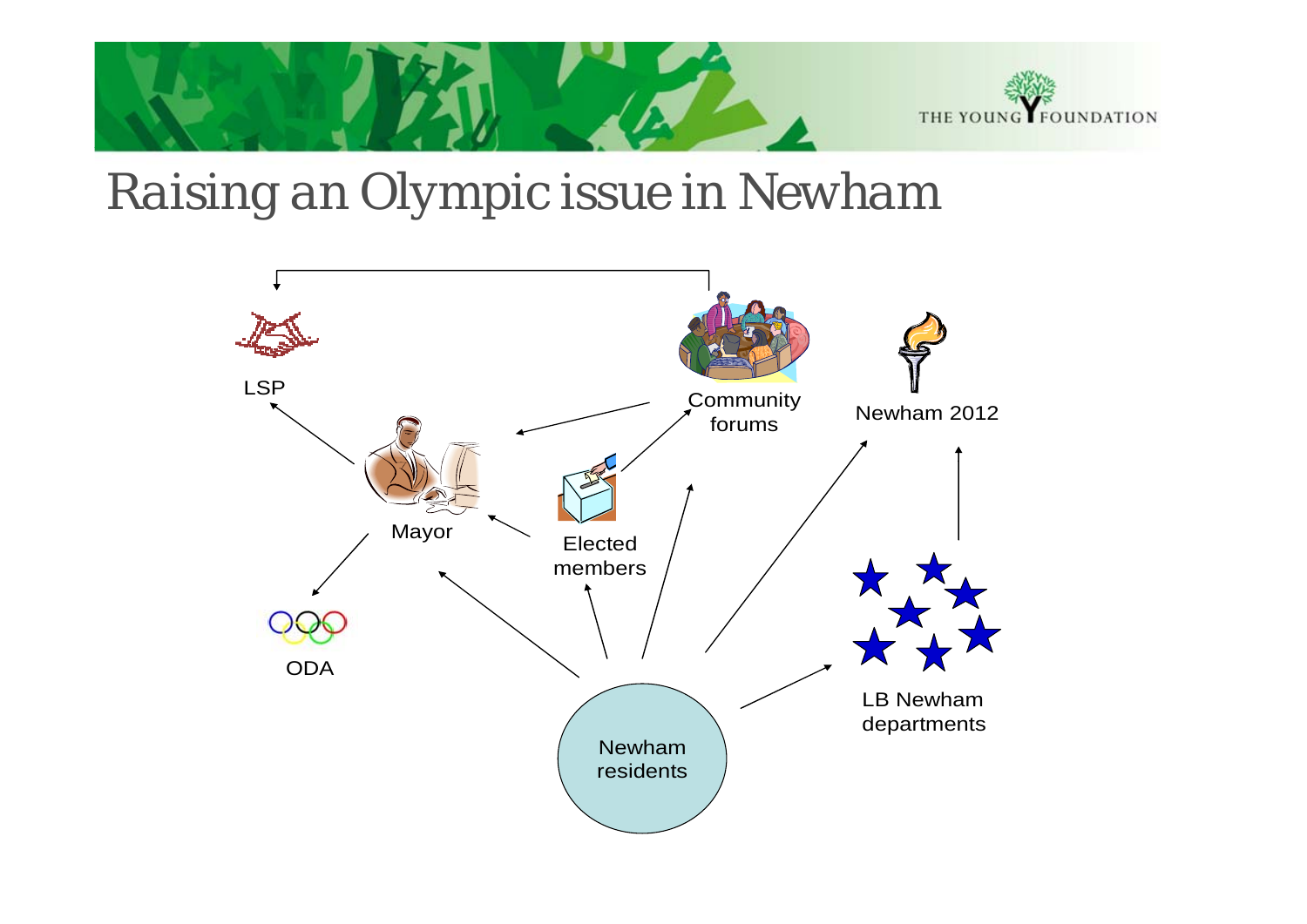



# Challenges of community engagement: councillors' perspectives in Wiltshire and Lewisham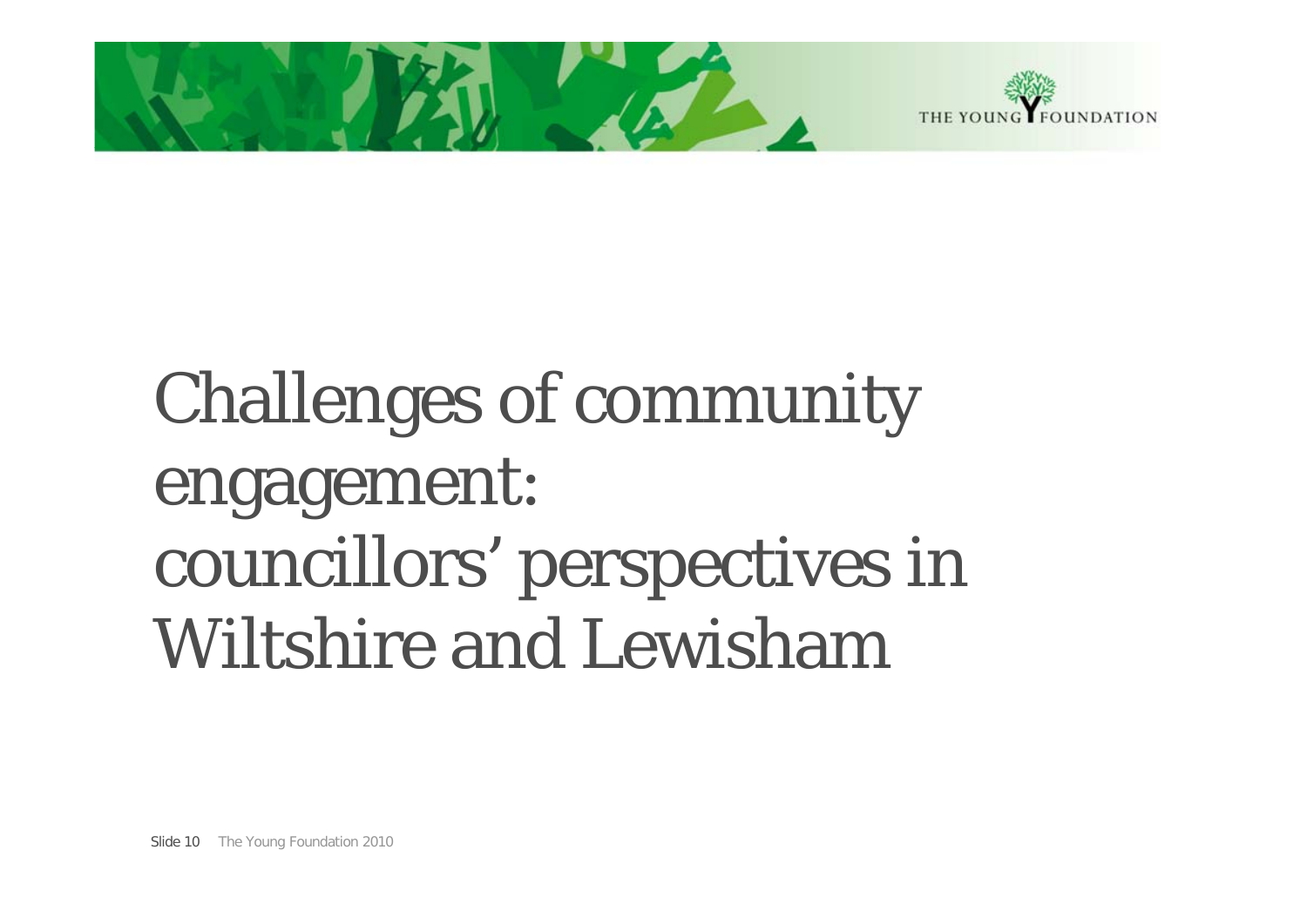



### *Wiltshire: engaging parish councillors*

*Community planning structure bring together service providers with the three tiers of governance in 18 areas across Wiltshire to map community priorities*

*Project to look at how to extend the powers and influence of parish councillors*

*Exploring challenges for parish councillors – engaging with County structures*

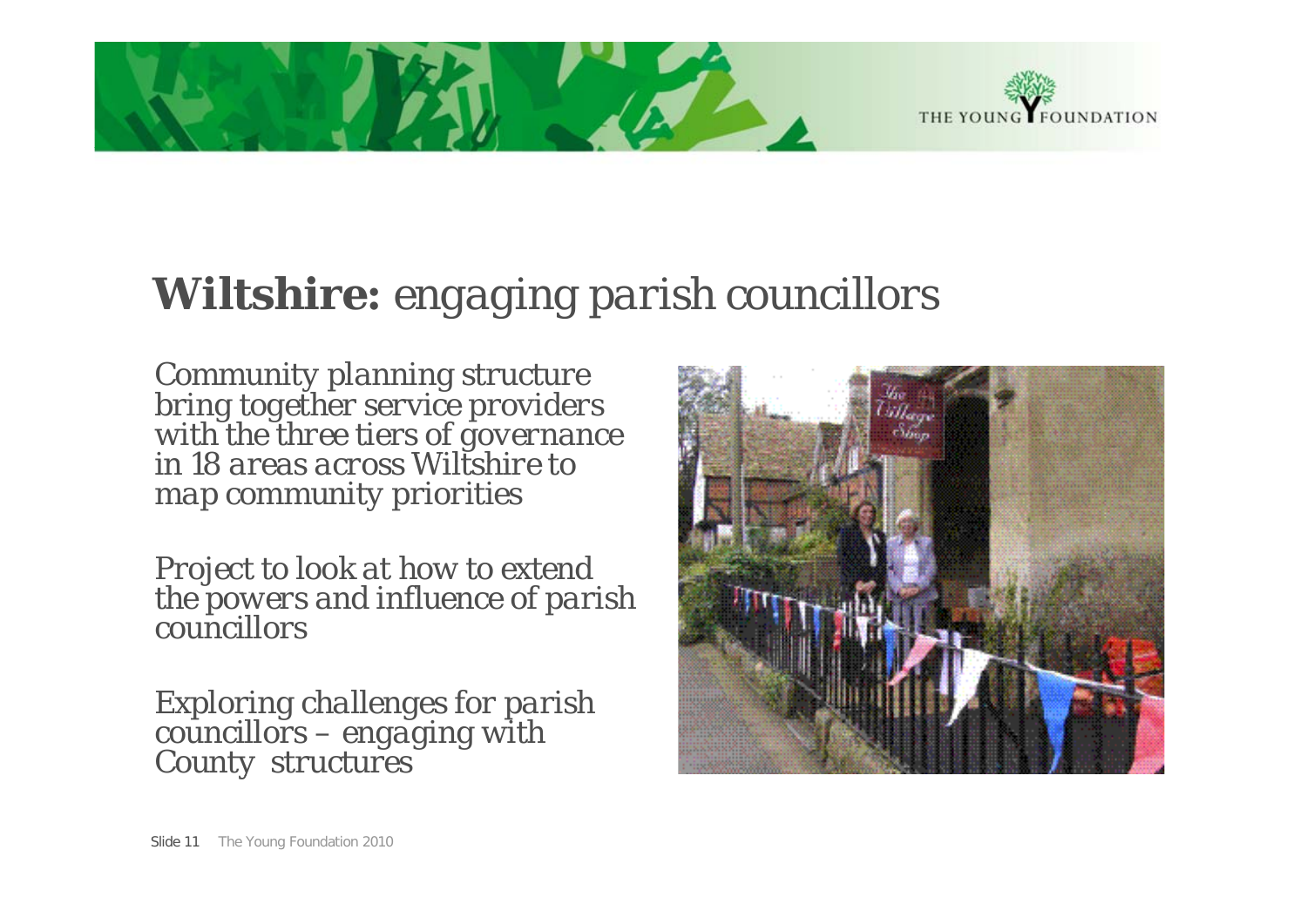



### *Wiltshire: Barriers to engaging parish councillors*

*Parish councillors identified the following issues:*

•*Duplication, not simplification - "Is this just another layer of bureaucracy?"* •*Legacy of mistrust on service influence - "We-ve been stung before on the consultation around community hospitals"*

•*Lack of capacity to attend - "My diary is already full All the others aroufull. All the others around the table are being<br>paid to be there"* 

•*Fear of unequal voice and status*

•*Low expectations of action and delivery*

•*Fear boards will lack power and influence - "I would care if I thought people would take notice of it"*

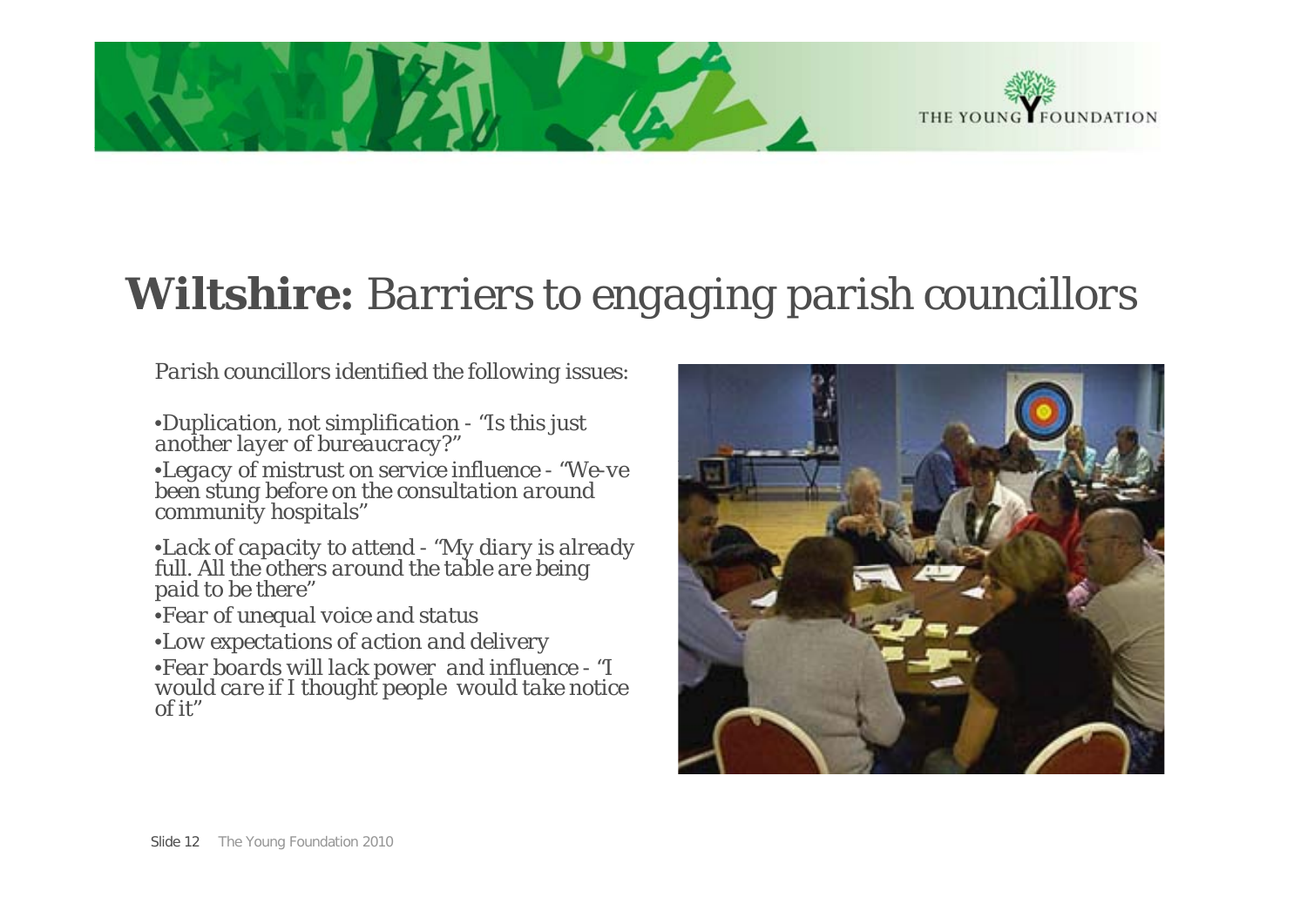

#### *Lewisham: Re-energising relationships with community activists*

Project involving neighbourhood management areas to look at how to improve relationship between activists and councillors in the borough

Five neighbourhood management partnerships Thousands of community groups borough-wide Partnerships steered by activists and councillors – but conflict and tensions preventing progress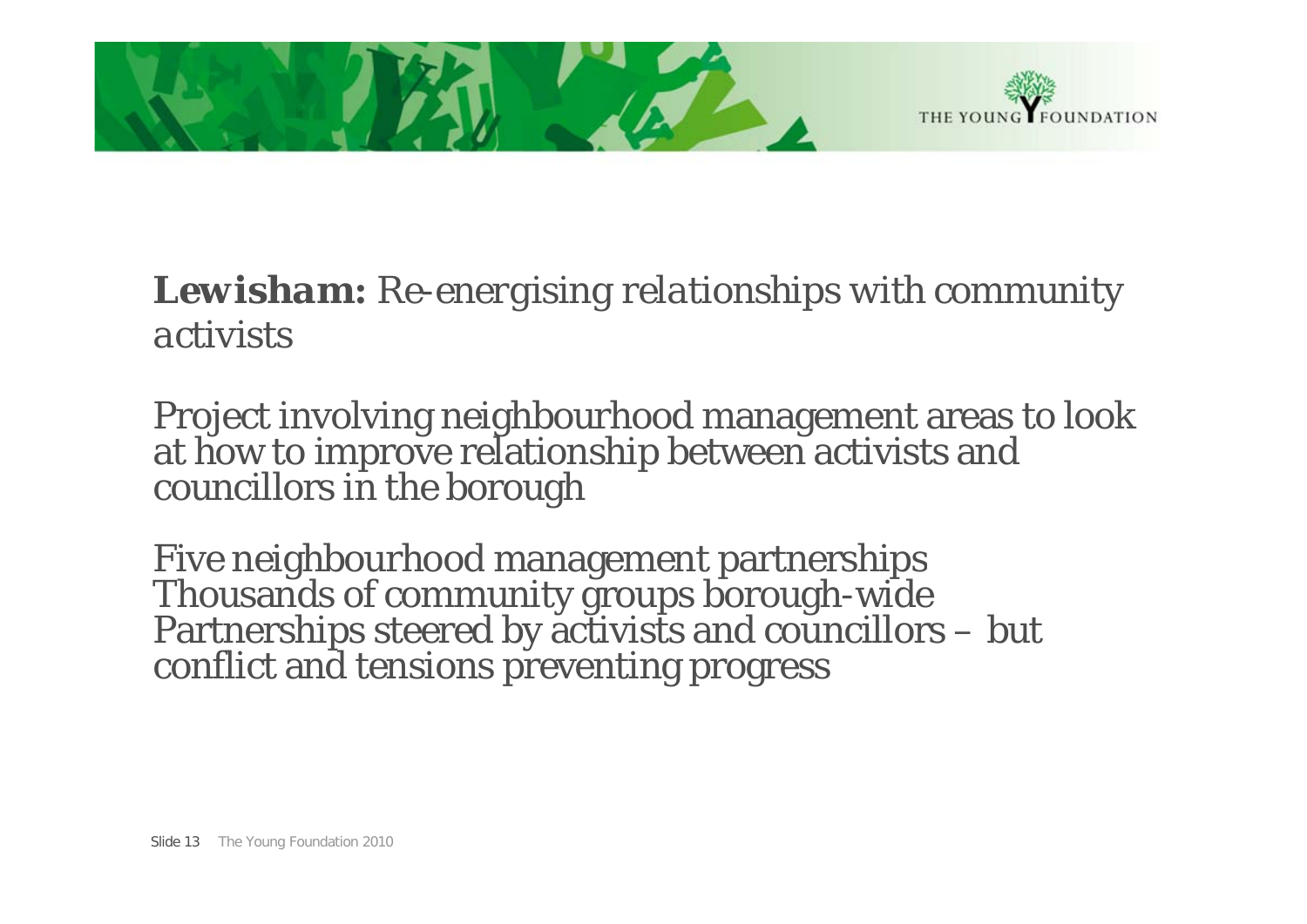

These three concepts were used repeatedly by activists and councillors to describe problems in their relationships at local level. Often these themes formed the basis of crude stereotypes.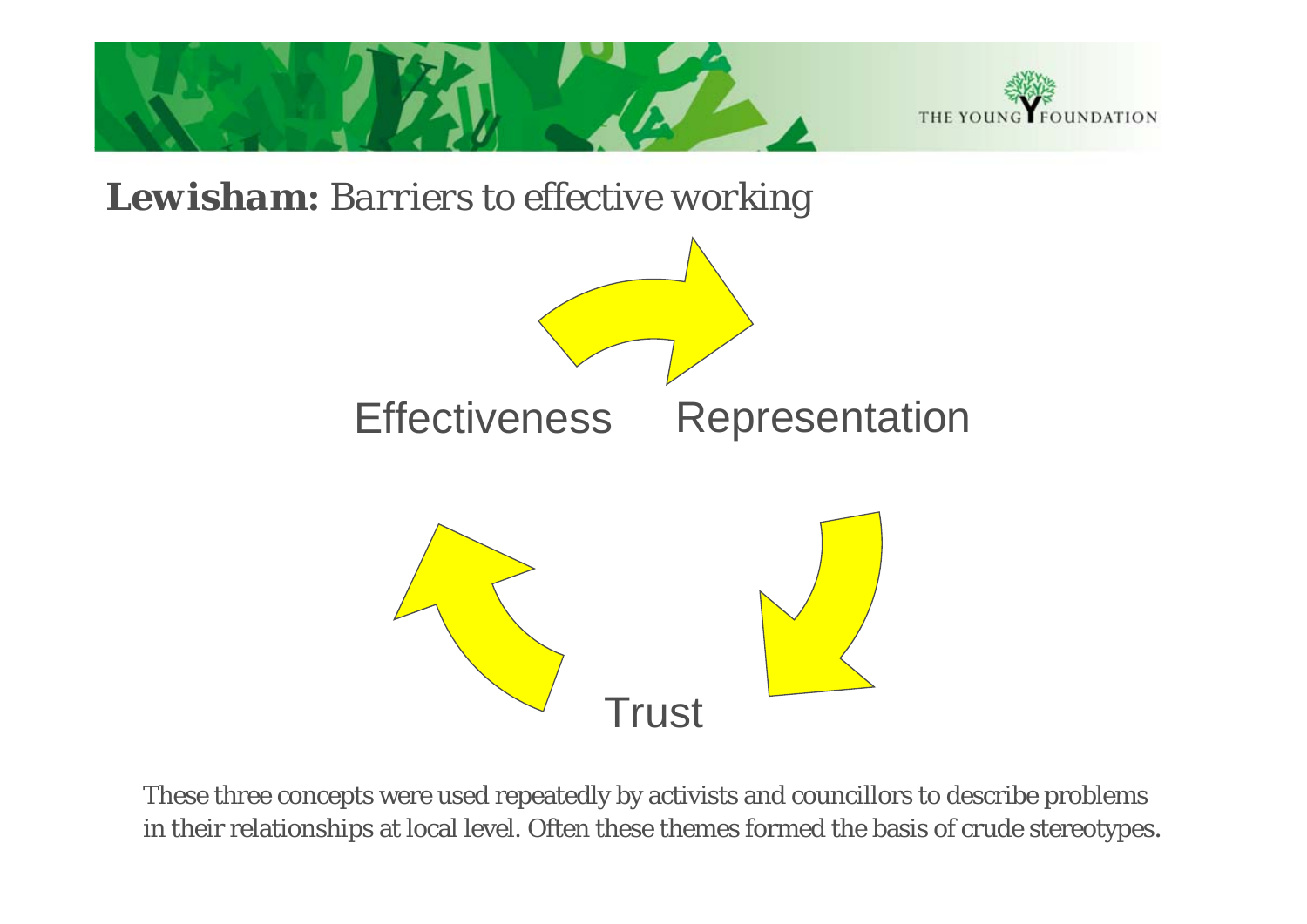

#### *Lewisham: Re-energising relationships with activists*

Clear public messages from local authority recognising importance of<br>neighbourhood working and community activism

*Reward activists with what is wanted: information, influence, results and respect*

*Give commitment to support structures that people will engage with*

Make a commitment to value community activism (Awards scheme?<br>Use local media to celebrate local activism?)

*Council to give clear support members and officers involved in area working and importance of communities*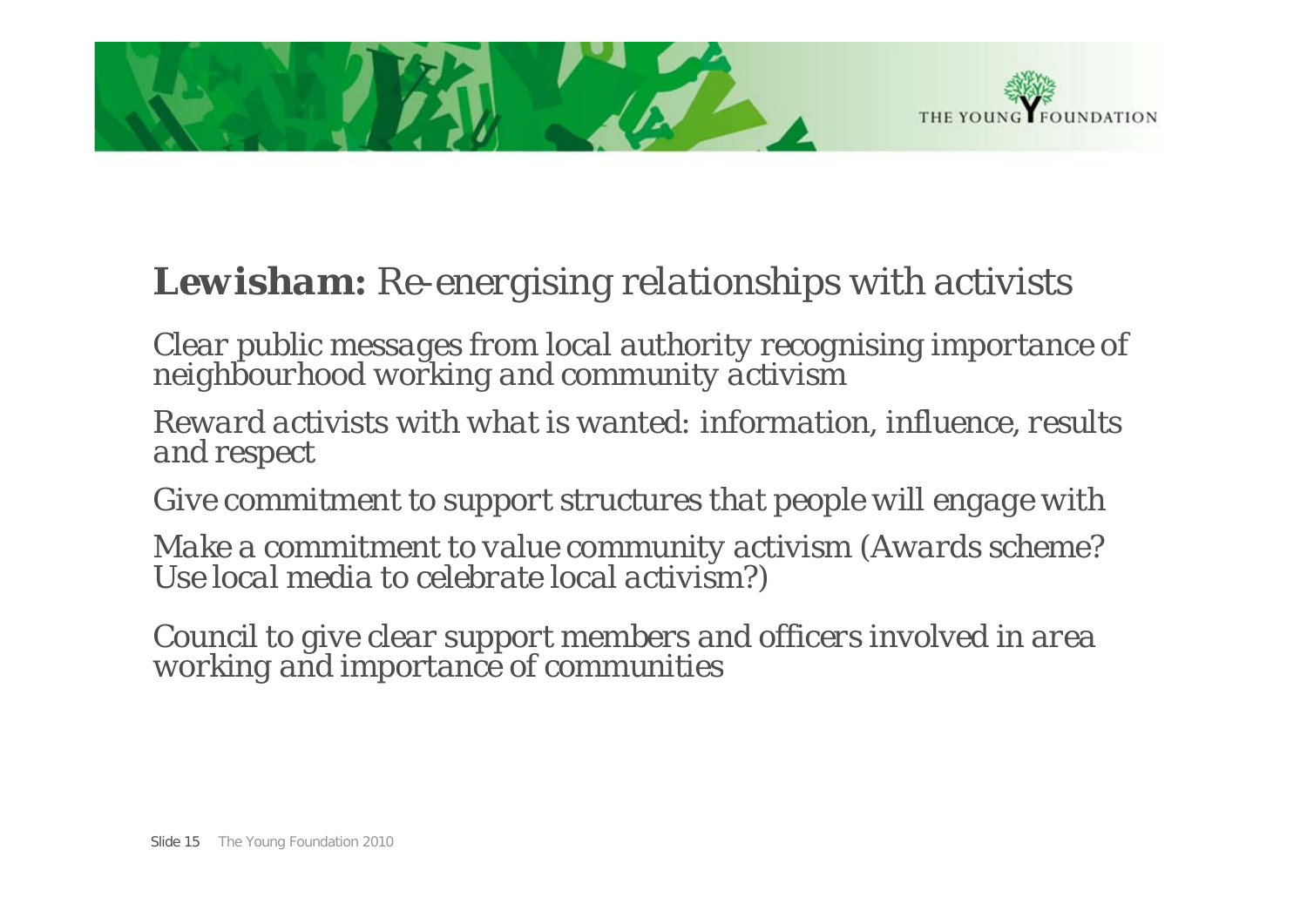

# Lessons: What makes community engagement work?

Slide 16 The Young Foundation 2010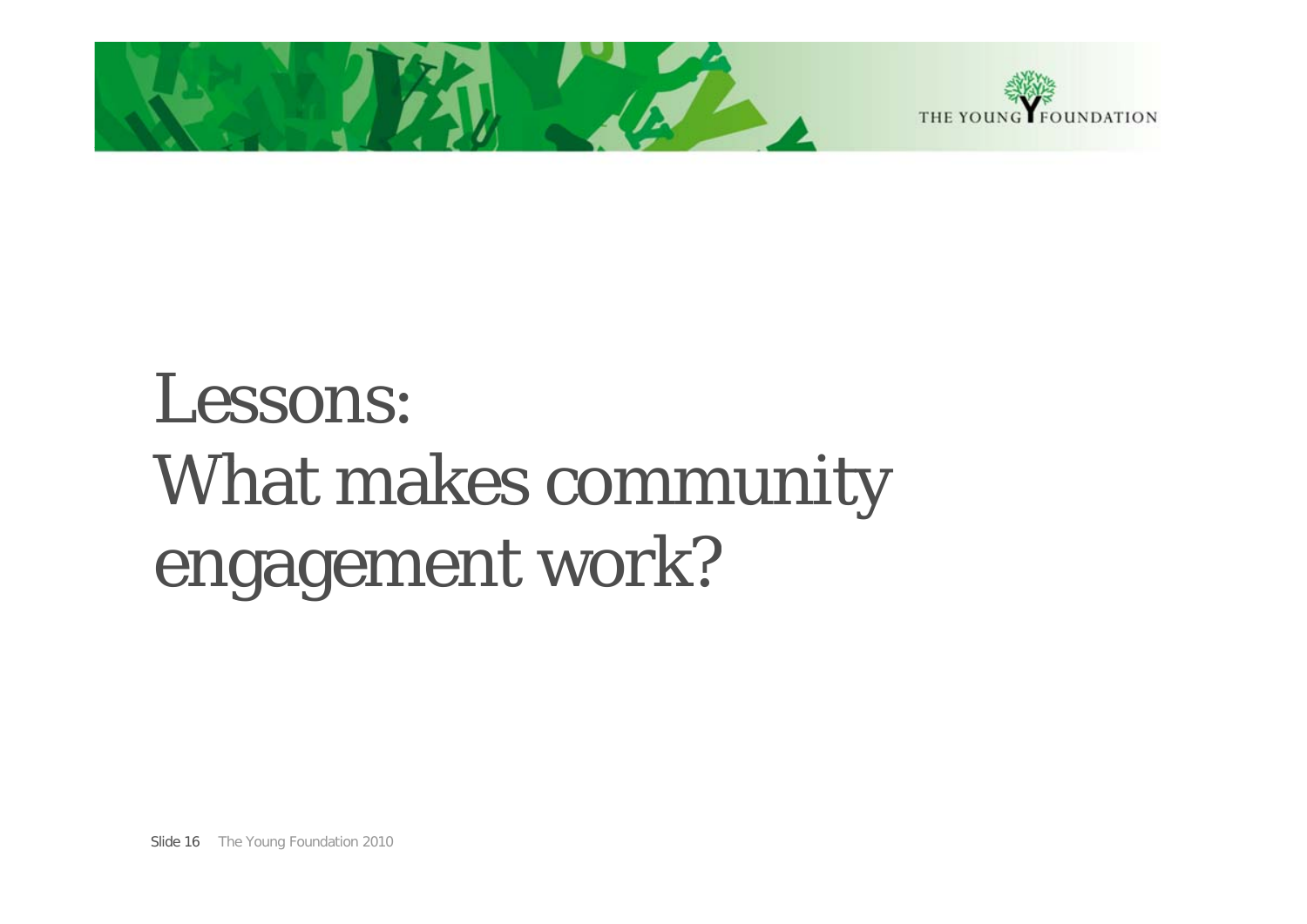

### **Structures**

- • Extent of the challenge
- • Circumstances of areas and their populations
- • Need to build on what exists

- • Nurturing the people: officers, members and activists
- Developing skills and competencies

### **People Process**

- • Planning for life cycles
- • Managing change
- •Managing risk

| <b>For the community it means:</b> |                    |                  |                               |
|------------------------------------|--------------------|------------------|-------------------------------|
| Value and respect Support from LA  |                    | <b>Results</b>   | <b>Improved relationships</b> |
| Influence                          | <b>Information</b> | <b>Resources</b> | <b>Better services</b>        |